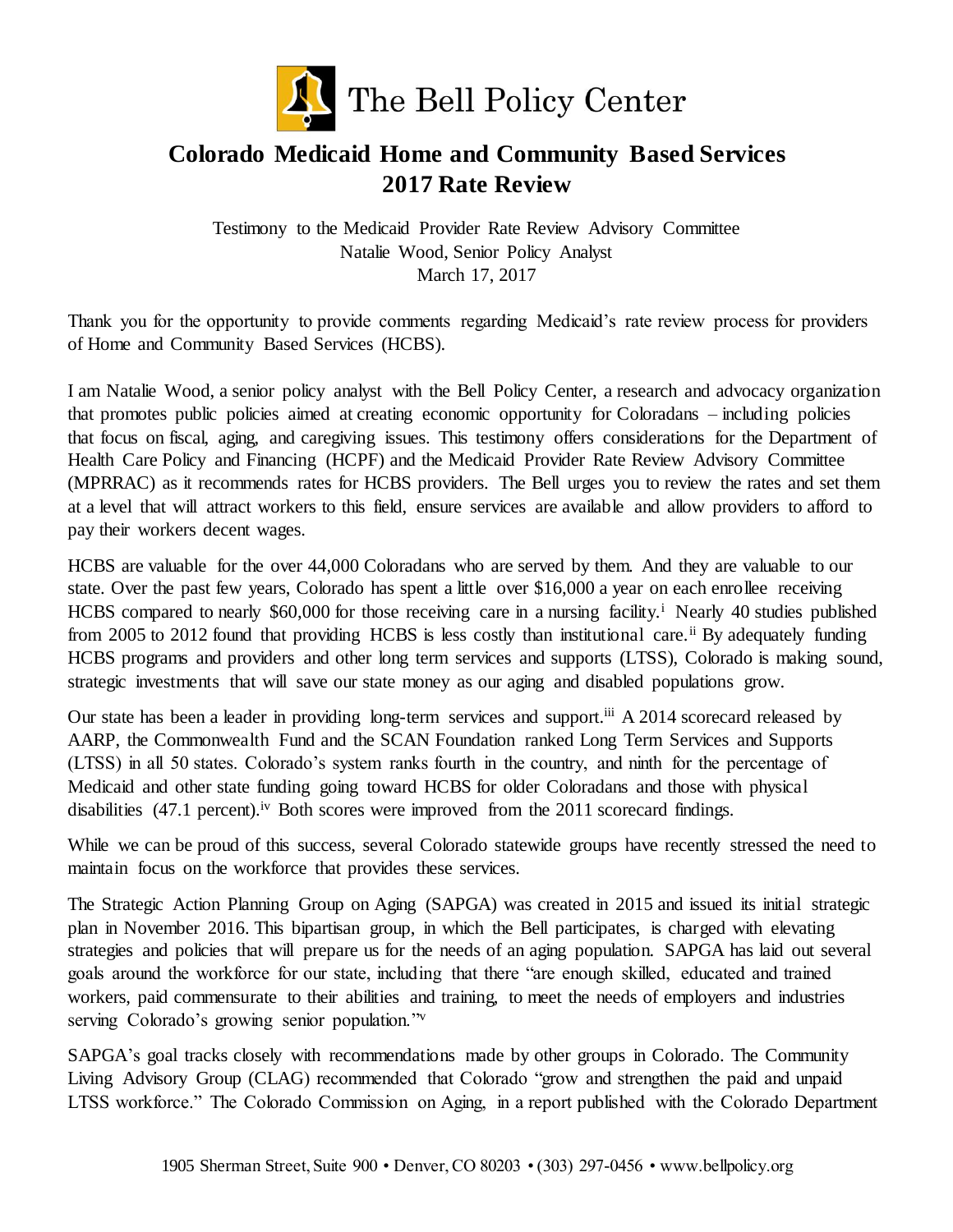of Human Services, set forth a goal of "promoting fiscal security for caregivers." Its research found that while direct care work is a fast-growing occupation, the rate of pay threatens family economic security. In 2009, nearly half of direct care workers lived in households where their incomes were low enough to make them eligible for most state and federal public assistance programs.<sup> $vi$ </sup> In 2014, the Bell analyzed Coloradospecific information, examining the personal incomes of home health workers. Our research showed that one-third of these direct care workers had personal income at 150 percent of the federal poverty level or below.vii

As the 2014 scorecard indicates, state funds comprise the bulk of HCBS funding in Colorado. Our Medicaid program thus plays an important role in determining the rate of pay for providers in these services, setting the tone for the market and helping ensure that workers are earning a living wage.

Colorado policymakers have invested resources in certain aspects of health care where they see a potential or actual return on that investment. For example, the legislature has found value in maintaining increased reimbursement rates for Medicaid primary care providers. This is because primary care, and preventive care, is often more efficient and effective from both a cost and patient outcome perspective. Higher reimbursement rates can make more providers willing to provide care, which improves patient access. A Colorado Health Institute report on provider rates and access noted that few studies have measured the impact of higher rates on doctors' willingness to accept Medicaid.<sup>viii</sup> However, the Institute also points to [a 2012 study](http://content.healthaffairs.org/content/31/8/1673.abstract) which found that doctors in states with higher Medicaid reimbursement rates were more willing to accept new Medicaid patients, although the relationship was modest.ix

Evidence shows that HCBS services likewise are efficient and effective from a cost and patient outcome perspective. It stands to reason that increased provider rates for some of HCBS services will help increase patient access. We urge MPRRAC and the department to consider suggesting rate increases for HCBS services that are efficient and effective.

We also want to draw close attention to the reimbursement rates for respite care providers. Colorado is investing time and resources into making our state a leader in the field of respite care. Last year, the General Assembly enacted several recommendations of the Colorado Respite Care Task Force, which will help Colorado caregivers access better training, information and services. The Bell is part of a project that will accomplish these goals, because we believe that respite care is a crucial piece of the caregiving infrastructure in Colorado. SAPGA found compelling reasons to bolster and reinforce these recommendations as well, in part because of research it commissioned from CHI that pointed to the benefits of respite for informal caregivers in our state. $x$ 

In addition to recommendations, the Respite Care Task Force's 2015 report offered additional areas for study, one of which was to "conduct a study to assess the adequacy of reimbursement rates for different types and levels of respite care." The group's research led them to believe that "inadequate rates are a major barrier to the use of services."xi Similarly, the SAPGA caregiving report postulated that respite care was underutilized because of low provider availability – and that providers are unavailable because of "lowwages, high emotional toll and subsequently, the frequency of burnout and turnover."<sup>xii</sup>

Colorado's rate review of this important service could not be occurring at a more crucial, and opportune, time. We ask that the MPRRAC and the Department take note of these suggestions and findings.